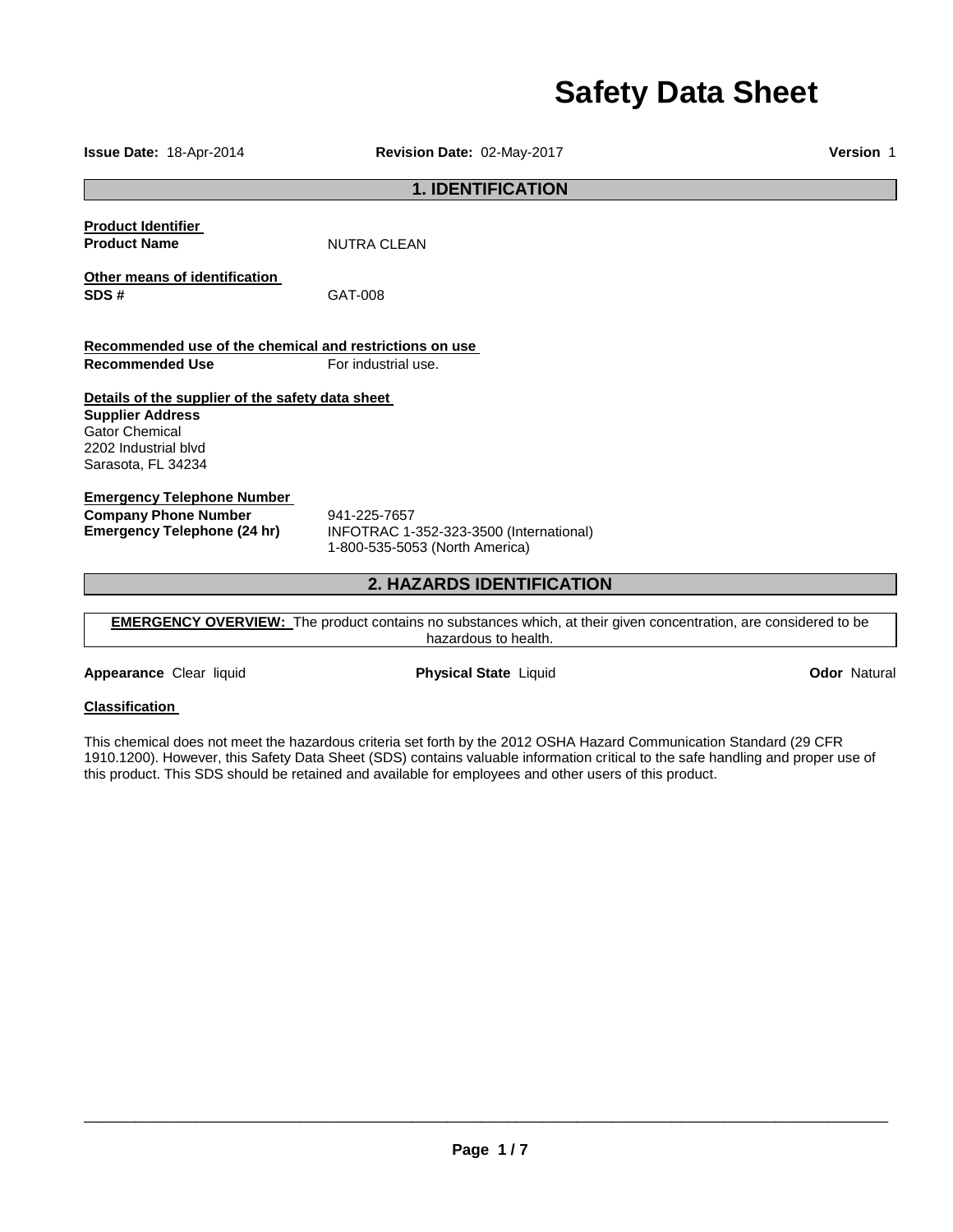# \_\_\_\_\_\_\_\_\_\_\_\_\_\_\_\_\_\_\_\_\_\_\_\_\_\_\_\_\_\_\_\_\_\_\_\_\_\_\_\_\_\_\_\_\_\_\_\_\_\_\_\_\_\_\_\_\_\_\_\_\_\_\_\_\_\_\_\_\_\_\_\_\_\_\_\_\_\_\_\_\_\_\_\_\_\_\_\_\_\_\_\_\_ **3. COMPOSITION/INFORMATION ON INGREDIENTS**

This product is not hazardous according to OSHA 29 CFR 1910.1200. Components not listed are not hazardous or are below reportable limits.

| <b>Chemical Name</b>                      | <b>CAS No</b> | Weight-% |
|-------------------------------------------|---------------|----------|
| H <sub>20</sub>                           | 7732-18-5     | $\ast$   |
| Sodium dodecylbenzene sulfonate           | 68081-81-2    | *        |
| Dipropylene Glycol Monomethyl Ether (DPM) | 34590-94-8    | $\star$  |
| Methylglycinediacetic acid                | 164462-16-2   | $\ast$   |
| Sodium bicarbonate                        | 144-55-8      | $\ast$   |
| Citric Acid                               | 77-92-9       | $\star$  |

| <b>4. FIRST-AID MEASURES</b>                                               |                                                                                                                                                                      |  |
|----------------------------------------------------------------------------|----------------------------------------------------------------------------------------------------------------------------------------------------------------------|--|
| <b>First Aid Measures</b>                                                  |                                                                                                                                                                      |  |
|                                                                            |                                                                                                                                                                      |  |
| <b>General Advice</b>                                                      | Provide this SDS to medical personnel for treatment.                                                                                                                 |  |
| <b>Eye Contact</b>                                                         | Remove contact lenses. Flush eyes with clear running water for 15 minutes while holding<br>eyelids open; if irritation persists, seek medical attention.             |  |
| <b>Skin Contact</b>                                                        | Remove contaminated clothing; wash affected area with soap and water; launder<br>contaminated clothing before reuse; if irritation persists, seek medical attention. |  |
| <b>Inhalation</b>                                                          | Remove affected person to fresh air; provide oxygen if breathing is difficult.                                                                                       |  |
| Ingestion                                                                  | Give two glasses of water for dilution; Do not induce vomiting; never give anything by<br>mouth to an unconscious person; seek medical attention.                    |  |
| Most important symptoms and effects                                        |                                                                                                                                                                      |  |
| <b>Symptoms</b>                                                            | INHALATION: None expected, however, certain individuals may experience minor nausea<br>or headaches.                                                                 |  |
|                                                                            | SKIN: None expected, however, prolonged contact may cause irritation.                                                                                                |  |
|                                                                            | EYES: This product is an eye irritant. Contact with the eyes will cause irritation.                                                                                  |  |
|                                                                            | INGESTION: May cause gastric distress, vomiting and diarrhea.                                                                                                        |  |
| Indication of any immediate medical attention and special treatment needed |                                                                                                                                                                      |  |
| <b>Notes to Physician</b>                                                  | Pre-existing skin, eye, or respiratory disorders may become aggravated through prolonged<br>exposure.                                                                |  |
| <b>5. FIRE-FIGHTING MEASURES</b>                                           |                                                                                                                                                                      |  |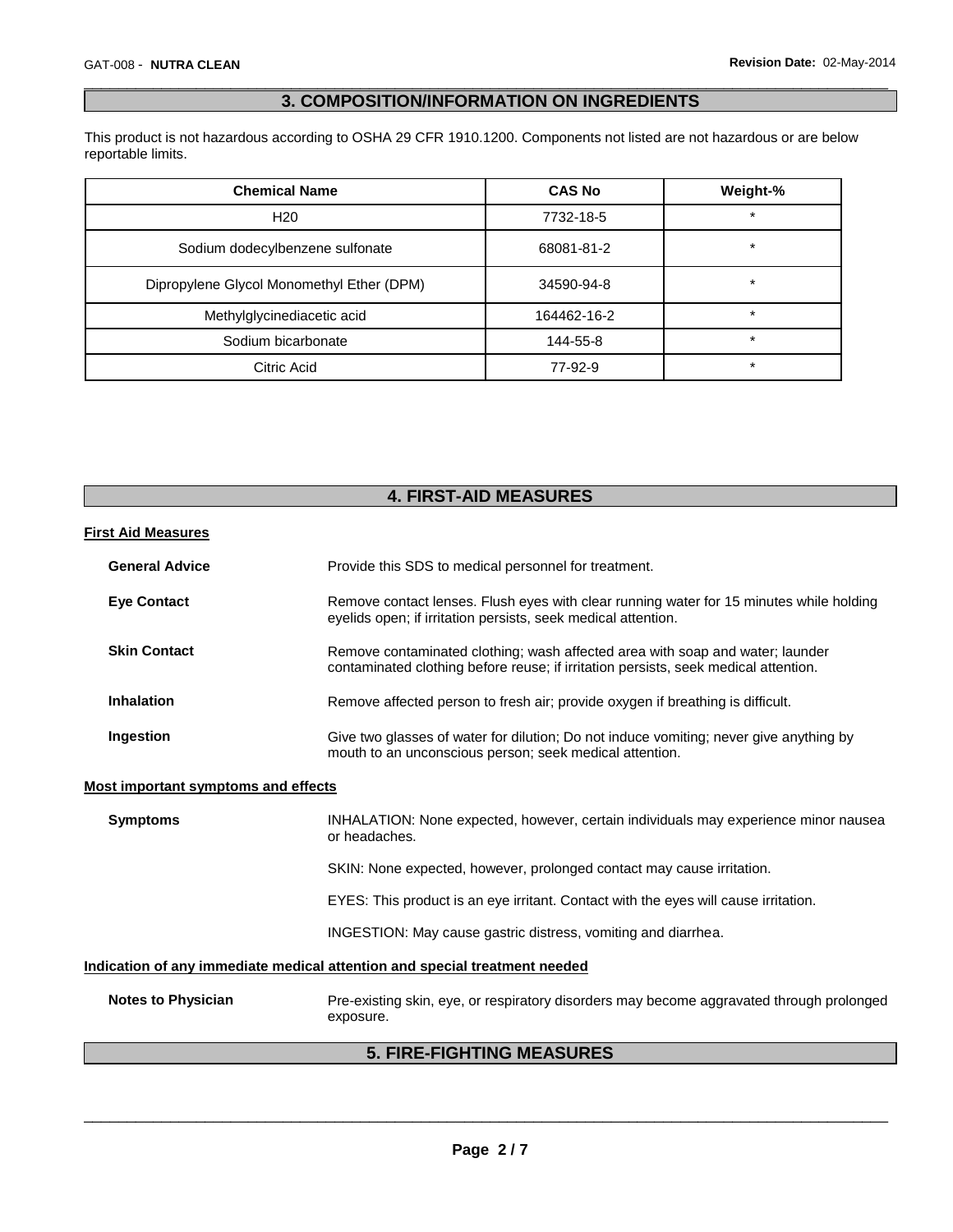#### **Suitable Extinguishing Media**

Carbon dioxide, water, water fog, dry chemical, chemical foam.

#### **Unsuitable Extinguishing Media** Not determined.

#### **Specific Hazards Arising from the Chemical**

Product is not flammable.

#### **Protective equipment and precautions for firefighters**

As in any fire, wear self-contained breathing apparatus pressure-demand, MSHA/NIOSH (approved or equivalent) and full protective gear. Keep containers cool with water spray to prevent container rupture due to steam buildup; floor will become slippery if material is released.

\_\_\_\_\_\_\_\_\_\_\_\_\_\_\_\_\_\_\_\_\_\_\_\_\_\_\_\_\_\_\_\_\_\_\_\_\_\_\_\_\_\_\_\_\_\_\_\_\_\_\_\_\_\_\_\_\_\_\_\_\_\_\_\_\_\_\_\_\_\_\_\_\_\_\_\_\_\_\_\_\_\_\_\_\_\_\_\_\_\_\_\_\_

# **6. ACCIDENTAL RELEASE MEASURES**

## **Personal precautions, protective equipment and emergency procedures**

| <b>Personal Precautions</b>                                  | Use personal protection recommended in Section 8.                                                              |  |  |
|--------------------------------------------------------------|----------------------------------------------------------------------------------------------------------------|--|--|
| <b>Environmental Precautions</b>                             | See Section 12 for additional Ecological Information.                                                          |  |  |
| Methods and material for containment and cleaning up         |                                                                                                                |  |  |
| <b>Methods for Containment</b>                               | Prevent further leakage or spillage if safe to do so. Soak up and contain spill with an<br>absorbent material. |  |  |
| <b>Methods for Clean-Up</b>                                  | Sweep up absorbed material and shovel into suitable containers for disposal.                                   |  |  |
|                                                              | 7. HANDLING AND STORAGE                                                                                        |  |  |
| <b>Precautions for safe handling</b>                         |                                                                                                                |  |  |
| <b>Advice on Safe Handling</b>                               | Handle in accordance with good industrial hygiene and safety practice.                                         |  |  |
| Conditions for safe storage, including any incompatibilities |                                                                                                                |  |  |
| <b>Storage Conditions</b>                                    | Keep containers tightly closed in a dry, cool and well-ventilated place.                                       |  |  |
| <b>Incompatible Materials</b>                                | Strong oxidizers, Strong acids.                                                                                |  |  |
|                                                              | 8. EXPOSURE CONTROLS/PERSONAL PROTECTION                                                                       |  |  |
| <b>Exposure Guidelines</b>                                   |                                                                                                                |  |  |
| <b>Appropriate engineering controls</b>                      |                                                                                                                |  |  |
| <b>Engineering Controls</b>                                  | Maintain eye wash fountain and quick-drench facilities in work area.                                           |  |  |
|                                                              | Individual protection measures, such as personal protective equipment                                          |  |  |
| <b>Eye/Face Protection</b>                                   | Wear protective eyeglasses or chemical safety goggles.                                                         |  |  |
| <b>Skin and Body Protection</b>                              | Wear suitable protective clothing.                                                                             |  |  |
| <b>Respiratory Protection</b>                                | Ensure adequate ventilation, especially in confined areas.                                                     |  |  |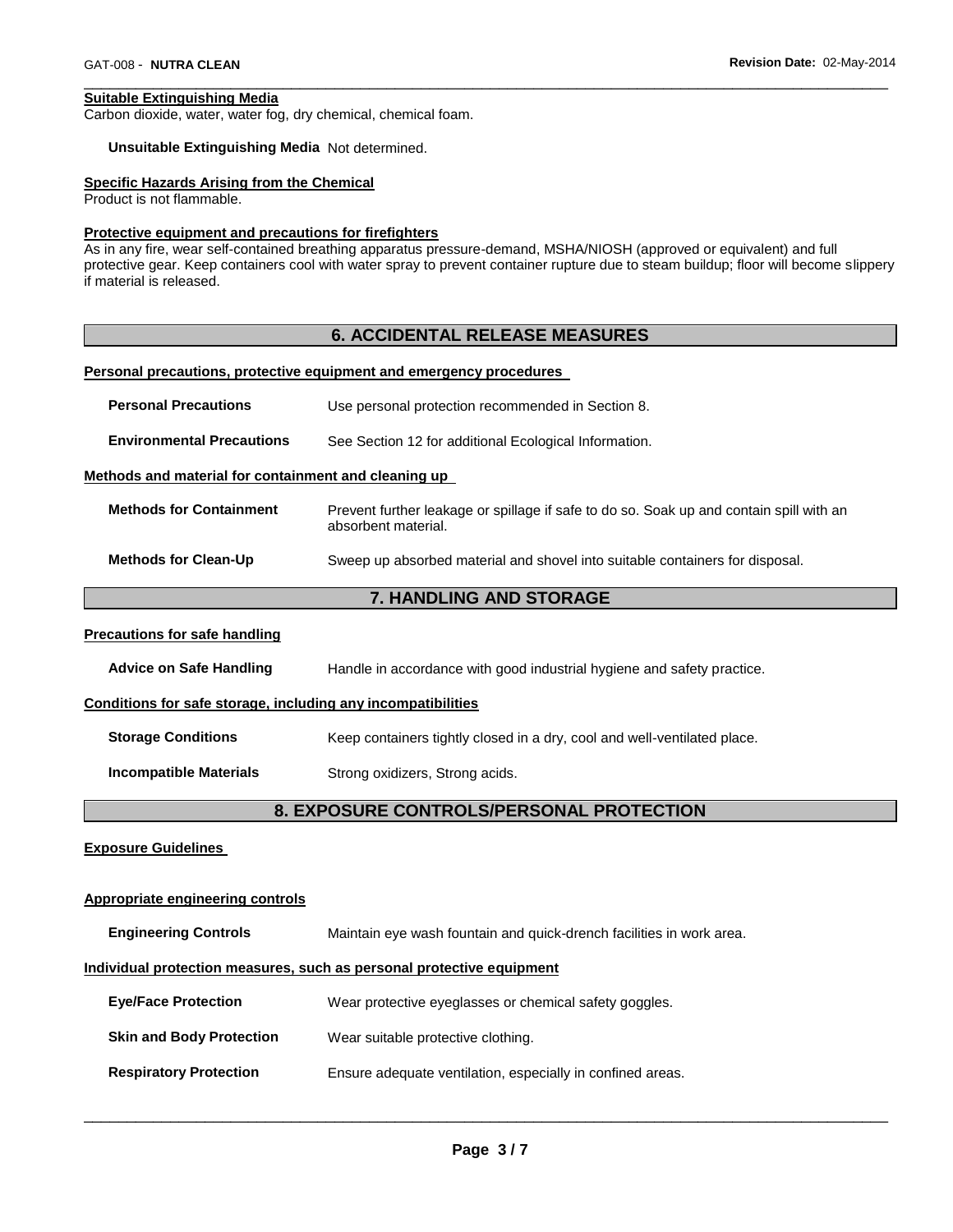**General Hygiene Considerations** Handle in accordance with good industrial hygiene and safety practice.

# **9. PHYSICAL AND CHEMICAL PROPERTIES**

\_\_\_\_\_\_\_\_\_\_\_\_\_\_\_\_\_\_\_\_\_\_\_\_\_\_\_\_\_\_\_\_\_\_\_\_\_\_\_\_\_\_\_\_\_\_\_\_\_\_\_\_\_\_\_\_\_\_\_\_\_\_\_\_\_\_\_\_\_\_\_\_\_\_\_\_\_\_\_\_\_\_\_\_\_\_\_\_\_\_\_\_\_

## **Information on basic physical and chemical properties**

| <b>Physical State</b><br>Appearance<br>Color                                                                                                                                                                                 | Liquid<br>Clear liquid<br>Clear                                                                                            | Odor<br><b>Odor Threshold</b> | Natural<br>Not determined |
|------------------------------------------------------------------------------------------------------------------------------------------------------------------------------------------------------------------------------|----------------------------------------------------------------------------------------------------------------------------|-------------------------------|---------------------------|
| <b>Property</b><br>рH<br><b>Melting Point/Freezing Point</b><br><b>Boiling Point/Boiling Range</b><br><b>Flash Point</b>                                                                                                     | Values<br>$7.0 - 7.5$<br>Not determined<br>100 °C / 212 °F<br>Not flammable                                                | Remarks • Method              |                           |
| <b>Evaporation Rate</b><br><b>Flammability (Solid, Gas)</b><br><b>Upper Flammability Limits</b><br><b>Lower Flammability Limit</b>                                                                                           | $<$ 1<br>Not determined<br>Not determined<br>Not determined                                                                | (Water = 1)                   |                           |
| <b>Vapor Pressure</b><br><b>Vapor Density</b><br><b>Specific Gravity</b><br><b>Water Solubility</b><br>Solubility in other solvents                                                                                          | 17 mm Hg @ 20 ° C<br>< 1<br>0.99<br>Completely soluble<br>Not determined                                                   | (Air=1)<br>$(1=Water)$        |                           |
| <b>Partition Coefficient</b><br><b>Auto-ignition Temperature</b><br><b>Decomposition Temperature</b><br><b>Kinematic Viscosity</b><br><b>Dynamic Viscosity</b><br><b>Explosive Properties</b><br><b>Oxidizing Properties</b> | Not determined<br>Not determined<br>Not determined<br>Not determined<br>Not determined<br>Not determined<br>Not determined |                               |                           |

# **10. STABILITY AND REACTIVITY**

# **Reactivity**

Not reactive under normal conditions.

## **Chemical Stability**

Stable under recommended storage conditions.

## **Possibility of Hazardous Reactions**

None under normal processing.

# **Conditions to Avoid**

Extreme temperatures. Keep from freezing.

# **Incompatible Materials**

Strong oxidizers, Strong acids.

# **Hazardous Decomposition Products**

Carbon oxides.

**11. TOXICOLOGICAL INFORMATION** 

# **Information on likely routes of exposure**

#### **Product Information**

**Eye Contact** May cause eye irritation on direct contact.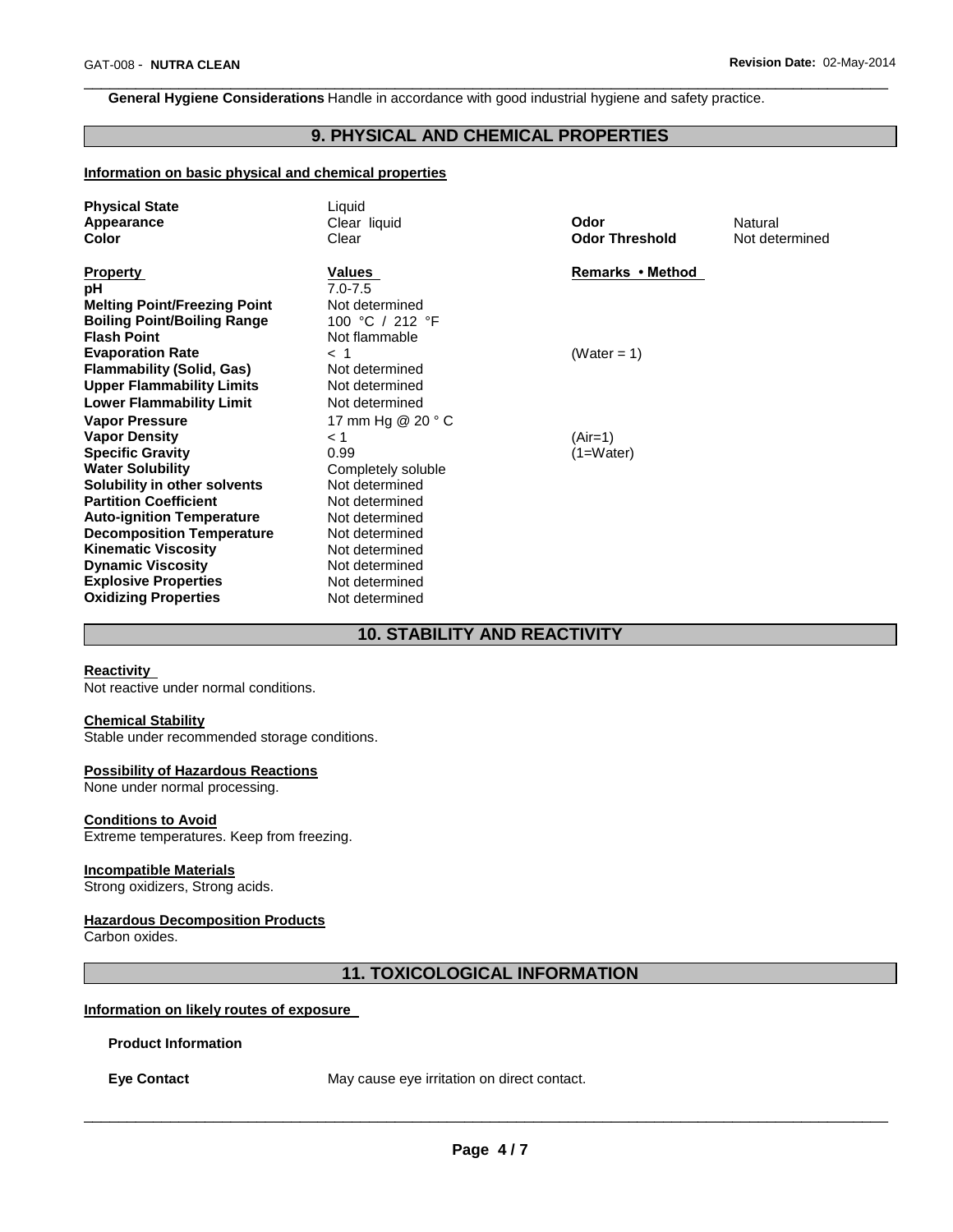**Skin Contact** May cause temporary irritation on skin contact.

**Inhalation Avoid breathing vapors or mists.** 

**Ingestion Do not taste or swallow.** 

**Component Information** 

|                 | Information on physical, chemical and toxicological effects                                               |
|-----------------|-----------------------------------------------------------------------------------------------------------|
| <b>Symptoms</b> | Please see section 4 of this SDS for symptoms.                                                            |
|                 | Delayed and immediate effects as well as chronic effects from short and long-term exposure                |
| Carcinogenicity | This product does not contain any carcinogens or potential carcinogens as listed by OSHA,<br>IARC or NTP. |

\_\_\_\_\_\_\_\_\_\_\_\_\_\_\_\_\_\_\_\_\_\_\_\_\_\_\_\_\_\_\_\_\_\_\_\_\_\_\_\_\_\_\_\_\_\_\_\_\_\_\_\_\_\_\_\_\_\_\_\_\_\_\_\_\_\_\_\_\_\_\_\_\_\_\_\_\_\_\_\_\_\_\_\_\_\_\_\_\_\_\_\_\_

## **Numerical measures of toxicity**

Not determined

# **12. ECOLOGICAL INFORMATION**

#### **Ecotoxicity**

An environmental hazard cannot be excluded in the event of unprofessional handling or disposal.

## **Persistence/Degradability**

Not determined.

## **Bioaccumulation**

Not determined.

#### **Mobility** Not determined

# **Other Adverse Effects**

Not determined

# **13. DISPOSAL CONSIDERATIONS**

# **Waste Treatment Methods**

| <b>Disposal of Wastes</b>     | Disposal should be in accordance with applicable regional, national and local laws and<br>regulations. |
|-------------------------------|--------------------------------------------------------------------------------------------------------|
| <b>Contaminated Packaging</b> | Disposal should be in accordance with applicable regional, national and local laws and<br>regulations. |

# **14. TRANSPORT INFORMATION**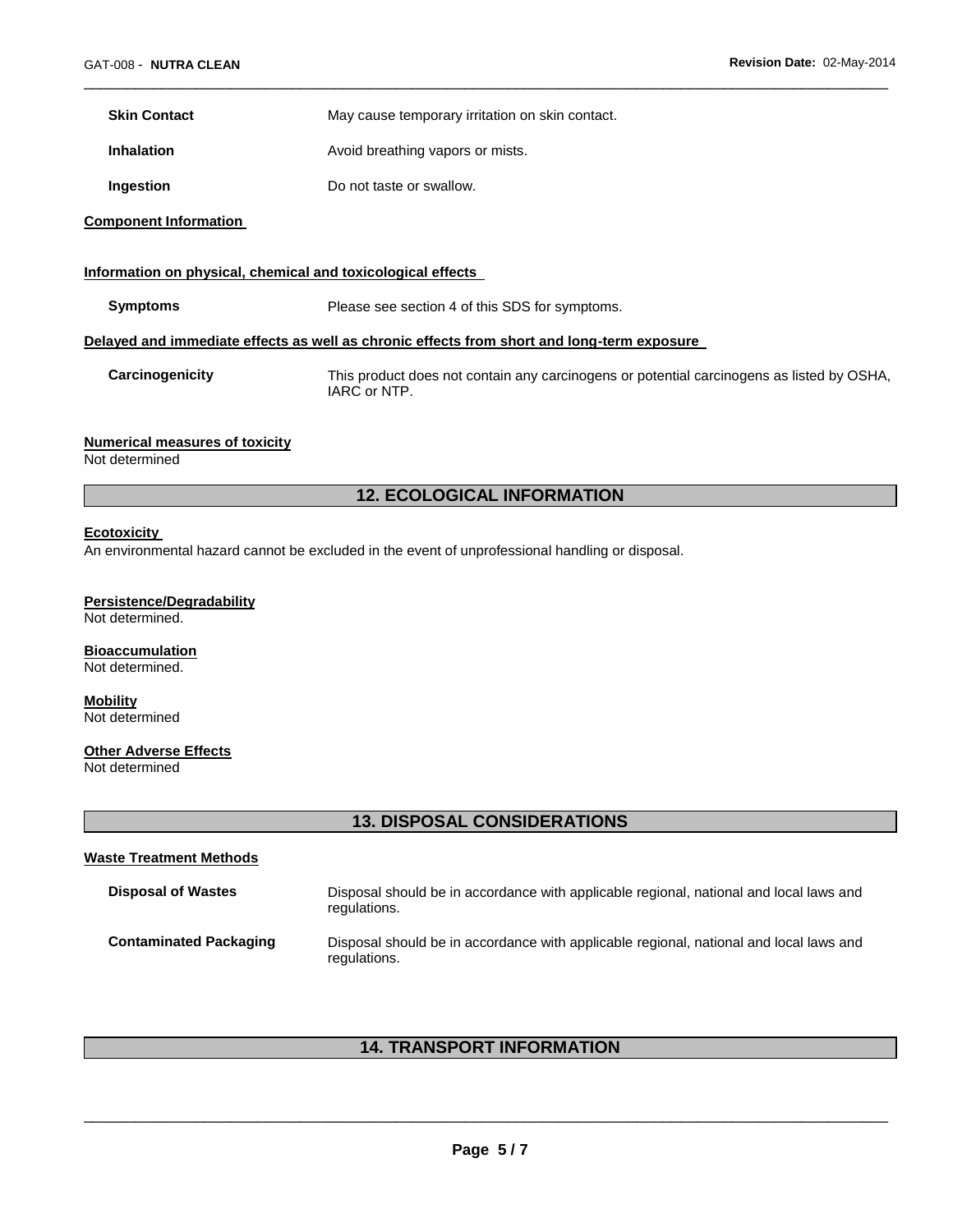| <b>Note</b> | Please see current shipping paper for most up to date shipping information, including<br>exemptions and special circumstances. |
|-------------|--------------------------------------------------------------------------------------------------------------------------------|
| <u>DOT</u>  | Not regulated                                                                                                                  |
| <b>IATA</b> | Not regulated                                                                                                                  |
| <b>IMDG</b> | Not regulated                                                                                                                  |

# **15. REGULATORY INFORMATION**

#### **International Inventories**

Not determined

#### **Legend:**

*TSCA - United States Toxic Substances Control Act Section 8(b) Inventory DSL/NDSL - Canadian Domestic Substances List/Non-Domestic Substances List EINECS/ELINCS - European Inventory of Existing Chemical Substances/European List of Notified Chemical Substances ENCS - Japan Existing and New Chemical Substances IECSC - China Inventory of Existing Chemical Substances KECL - Korean Existing and Evaluated Chemical Substances PICCS - Philippines Inventory of Chemicals and Chemical Substances* 

## **US Federal Regulations**

**SARA 313** Not determined

## **US State Regulations**

**U.S. State Right-to-Know Regulations**

Not determined